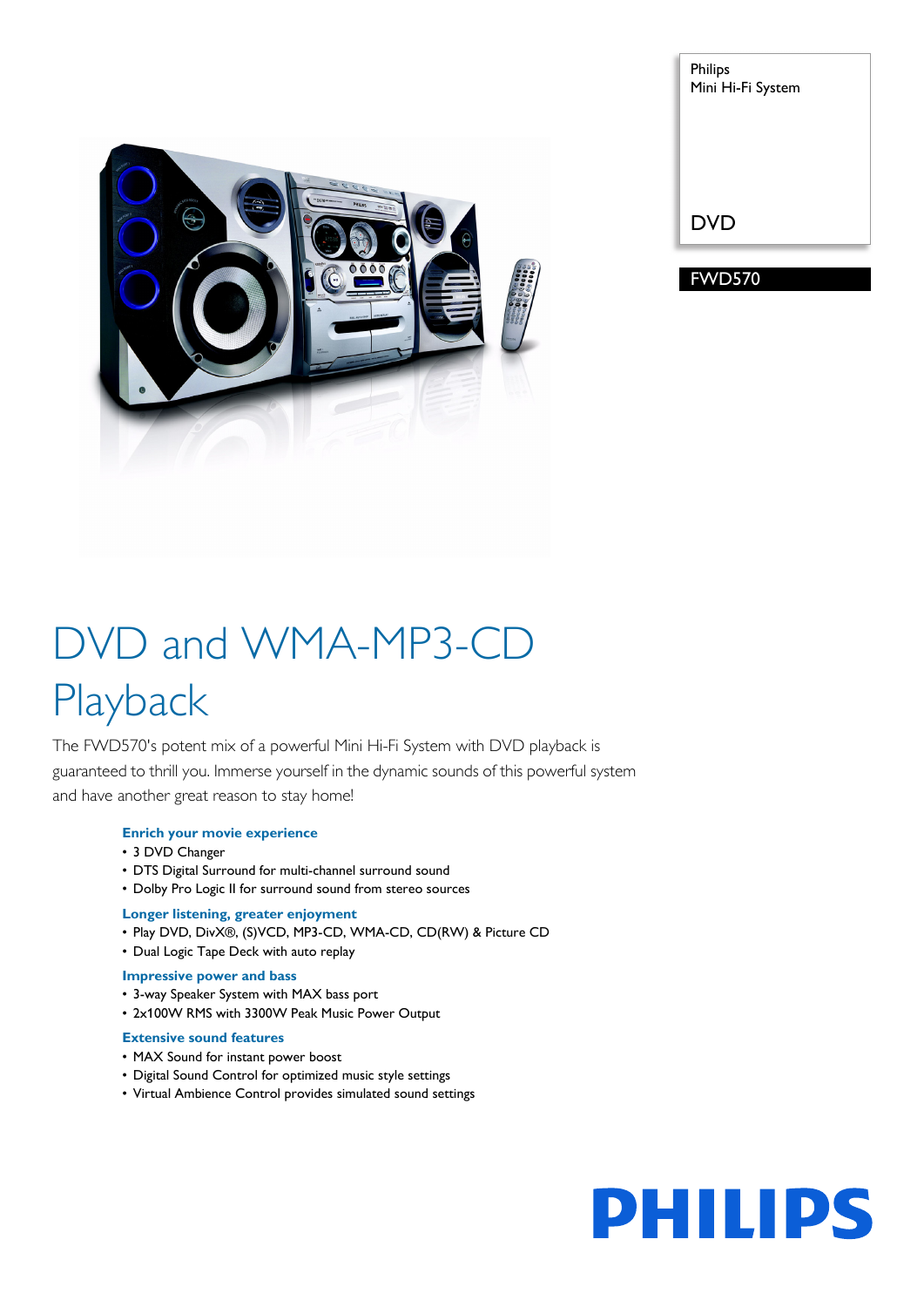# **Highlights**

### **3 DVD changer**

3 DVD Changer

# **DTS Digital Surround**

DTS delivers superior surround sound with your DVD movies.

# **Dolby Pro Logic II Surround**

Dolby Pro Logic II is an advanced matrix decoder that derives five channels of surround sound, including two full-range surround channels, from any stereo source.

# **Play DVD, DivX & MP3/WMA-CD**

The Philips player is compatible with most DVD and CD discs available in the market. DVD, DivX®, (S)VCD, MP3/WMA-CD, CD(RW) and Picture CD - all of them can play on the player. SVCD stands for "Super VideoCD". The quality of a SVCD is much better than a VCD, especially much more sharpen picture than a VCD because of the higher resolution. With DivX® support, you are able to enjoy DivX® encoded videos. The DivX media format is an MPEG4-based video compression technology that enables you to

save large files like movies, trailers and music videos on media like CD-R/RW, and DVD recordable discs.

**Dual Logic Tape Deck** Dual Logic Tape Deck with auto replay

**3-way spk sys with MAX port** 3-way Speaker System with MAX bass port

# **2x100W RMS/ 3300W PMPO**

2x100W RMS with 3300W Peak Music Power **Output** 

# **MAX Sound**

MAX Sound technology produces an instant boost in bass, maximizing volume performance and instantly creating the most impressive listening experience with just the touch of a button. Its sophisticated electronic circuitry calibrates existing sound and volume settings, instantly boosting bass and volume to maximum levels without distortion. The end result is a noticeable amplifying of both sound spectrum and volume and a potent audio boost that will add mileage to any music.

### **Digital Sound Control**

Digital Sound Control offers you a choice of pre-set Jazz, Rock, Pop and Classic controls you can use to optimise the frequency ranges for different musical styles. Each mode uses graphic equalizing technology to automatically adjust the sound balance and enhance the most important sound frequencies in your chosen music style. Ultimately, Digital Sound Control makes it easy for you get the most out of your music by precisely adjusting the sound balance to match the type of music you are playing.

# **Virtual Ambience Control**

Virtual Ambience Control (VAC) creates a virtual sound environment which digitally mimics the acoustic characteristic of special rooms or environments such as concert halls, the cinema, arcades, discos, etc. By realistically recreating the sound ambience of these different settings, VAC will dramatically enhance your enjoyment of your favorite music.